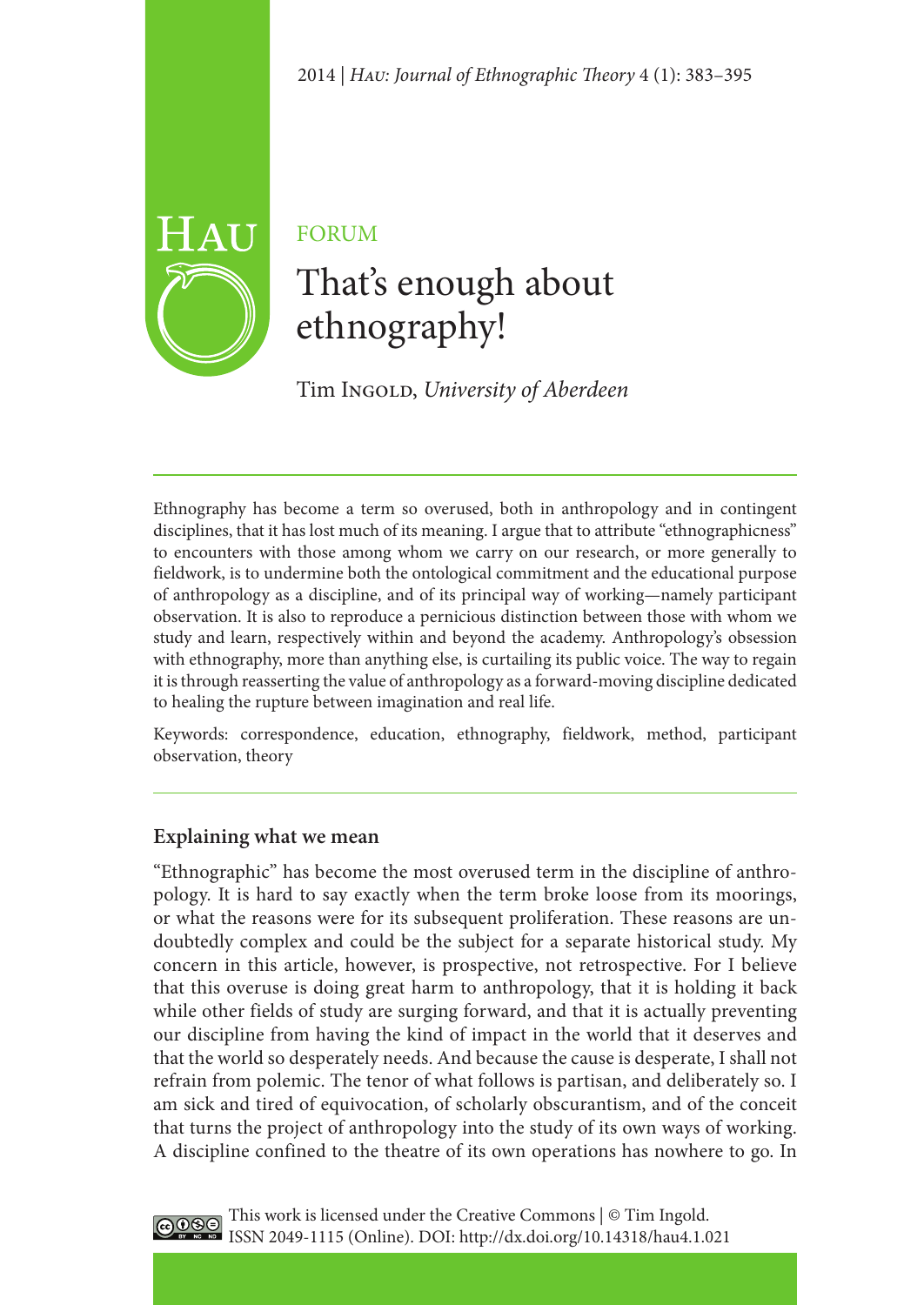

its spiraling descent into irrelevance, it has no-one and nothing to blame other than itself.

My aim is not to eliminate ethnography, or to expunge it from our anthropological consciousness. Nor is it to underrate its significance, and the complex demands it places on those who practice it. Rather, I am concerned to narrow ethnography down so that to those who ask us, in good faith, what it means, we can respond with precision and conviction. Only by doing so, I contend, can we protect it from the inflation that is otherwise threatening to devalue its currency to the extent of rendering the entire enterprise worthless. For it is not only within anthropology that ethnography is on the loose. I am sure I speak for the majority of anthropological colleagues in deploring the abuse of the term that has become commonplace in social sciences beyond our shores. How many research proposals have we read, coming from such fields as sociology, social policy, social psychology and education, in which the applicant explains that he or she will conduct "ethnographic interviews" with a sample of randomly selected informants, the data from which will then be processed by means of a recommended software package in order to yield "results"?

Such a procedure, in which ethnographic appears to be a modish substitute for qualitative, offends every principle of proper, rigorous anthropological inquiry including long-term and open-ended commitment, generous attentiveness, relational depth, and sensitivity to context—and we are right to protest against it. And, we are equally entitled to protest when those who assess our own proposals demand of us, in the name of ethnography, the same slavish adherence to the protocols of positivist methodology, by requiring us to specify—for example—how many people we intend to talk to, for how long, and how they will be selected. Against such benchmarks, anthropological research is bound to be devalued.

Our protests, however, will be of no avail unless we can explain what we mean by ethnography in terms that are cogent and intellectually defensible. It is not enough to for us to say that anthropological research is ethnographic because that is what we anthropologists do. To wear ethnography as a badge of honor is unlikely to impress anyone beyond our own charmed circle. At a time when so many of us feel that our discipline is under threat, pushed to the margins where it no longer enjoys the public voice it once had, the growing inability to explain what we really mean by ethnography is an increasing source of embarrassment—all the more so when, as a defensive reaction, we continue to fall back on ethnography as the one thing that marks anthropology out, and justifies its existence as a discipline with something distinctive to contribute. To stake our fortunes in such shifting sands is a risky strategy indeed!

## **What ethnography is**

Consider just some of the terms to which the qualifier "ethnographic" is routinely applied: there is the ethnographic encounter, ethnographic fieldwork, ethnographic method, ethnographic knowledge. There are ethnographic monographs, and ethnographic films. And now we have ethnographic theory! Through all these runs the ethnographer. Taking this as a primary dimension of identity, it would appear that everything the ethnographer turns his or her hand to is, prima facie,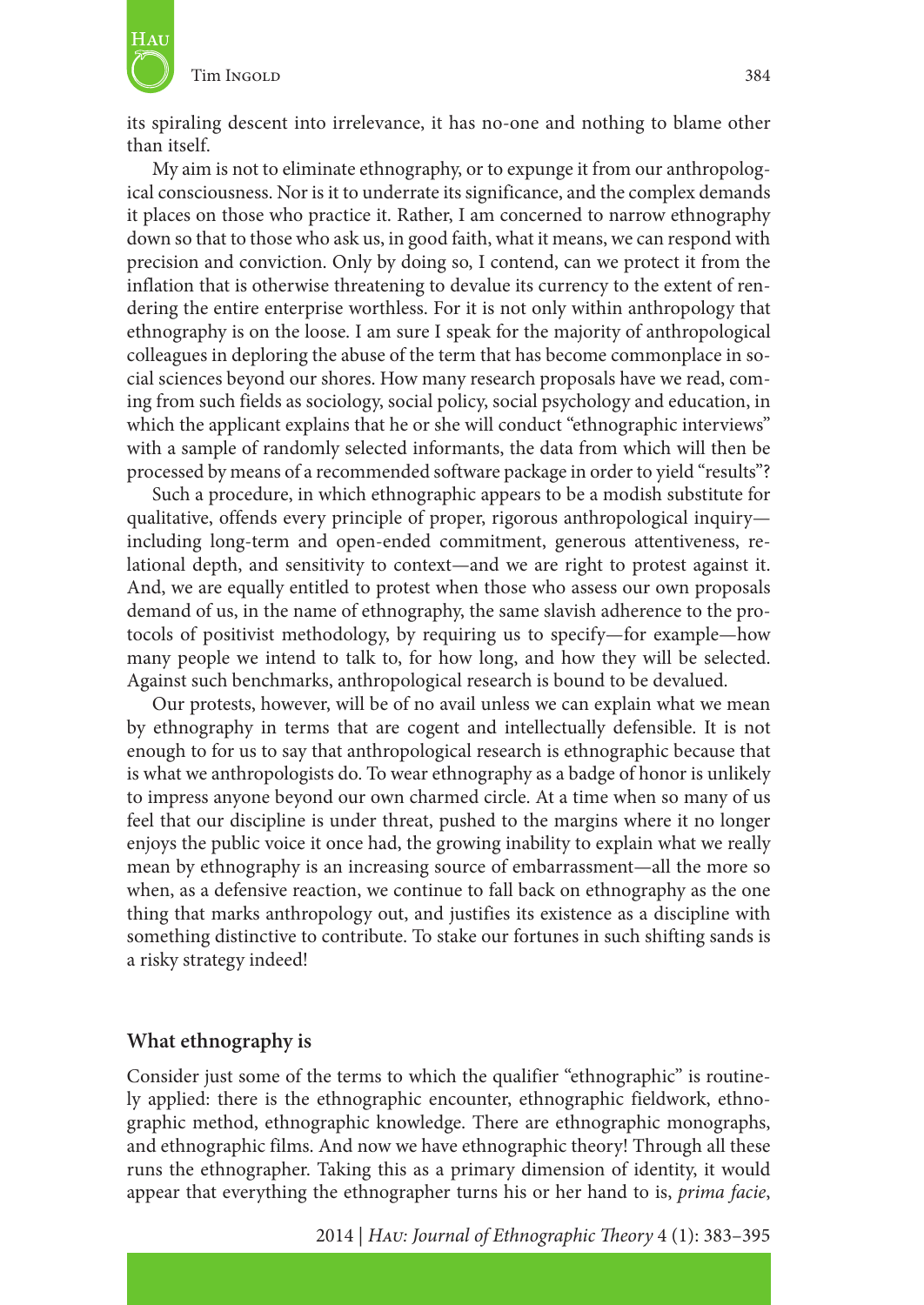

ethnographic. Suppose you reflect and write only on your own experience? Well, if you are an ethnographer, then that's autoethnography. Suppose that your job is to curate artefacts in a museum, collected from different parts of the world, then that's museum ethnography. Curiously, however, the term does not extend to what goes on within the confines of the academy. As students, we are not said to undertake ethnography when we train with more senior scholars. Nor to my knowledge do any of my anthropological colleagues, when they work with students, claim to be practicing ethnography in the classroom. In the settings of seminars, workshops and conferences, academic anthropologists talk a great deal about ethnography, but rarely if ever do they claim to be doing it. The ethnography, it seems, is always going on somewhere else.

I shall return to these anomalies in due course. First, let me declare my hand by stating what ethnography means. Quite literally, it means writing about the people. Though we anthropologists would likely not turn to the dictionary for an authoritative definition, others well might, and this is what they would find: "a scientific description of races and peoples with their customs, habits and mutual differences."<sup>1</sup> To us, of course, this sounds hopelessly anachronistic. We would move at once to remove all reference to race. We would insist that there is far more to description than the mere cataloging of habits and customs. In thickening our descriptions, and allowing a real historical agency to the people who figure in them, we might want to qualify the sense in which these accounts could be considered to be scientific. Ethnographic description, we might well say, is more an art than a science, but no less accurate or truthful for that. Like the Dutch painters of the seventeenth century, the European and American ethnographers of the twentieth could be said to have practiced an "art of describing" (Alpers 1983), albeit predominantly in words rather than in line and color. Theirs is still a standard against which we measure contemporary work.

These issues have been debated ad nauseam. Much of this debate has fallen under the rubric of the so-called "crisis of representation." Quite reasonably, controversial questions have been asked about who has the right to describe, on what grounds any description may be taken to be more truthful or authoritative than any other, to what extent the presence of the author can or should be acknowledged within the text, and how the whole process of writing it might be made more collaborative. I do not intend to prolong these controversies. My focus is rather on what is not ethnographic. While a written monograph, in so far as it aims to chronicle the life and times of a people, may justifiably be called ethnographic, and while the same may even be said of a film that shares the same objectives, I do not believe the term can be applied to our encounters with people, to the fieldwork in which these encounters take place, to the methods by which we prosecute it, or to the knowledge that grows therefrom. Indeed to characterize encounters, fieldwork, methods and knowledge as ethnographic is positively misleading. Autoethnography, when there are no people to describe but only the self, and museum ethnography, where there are only curated objects, are simply oxymoronic. As for ethnographic theory, my argument will be that this is to get anthropology precisely back to front.

<sup>1.</sup> Shorter Oxford English Dictionary, 6th ed., s. v. "ethnography."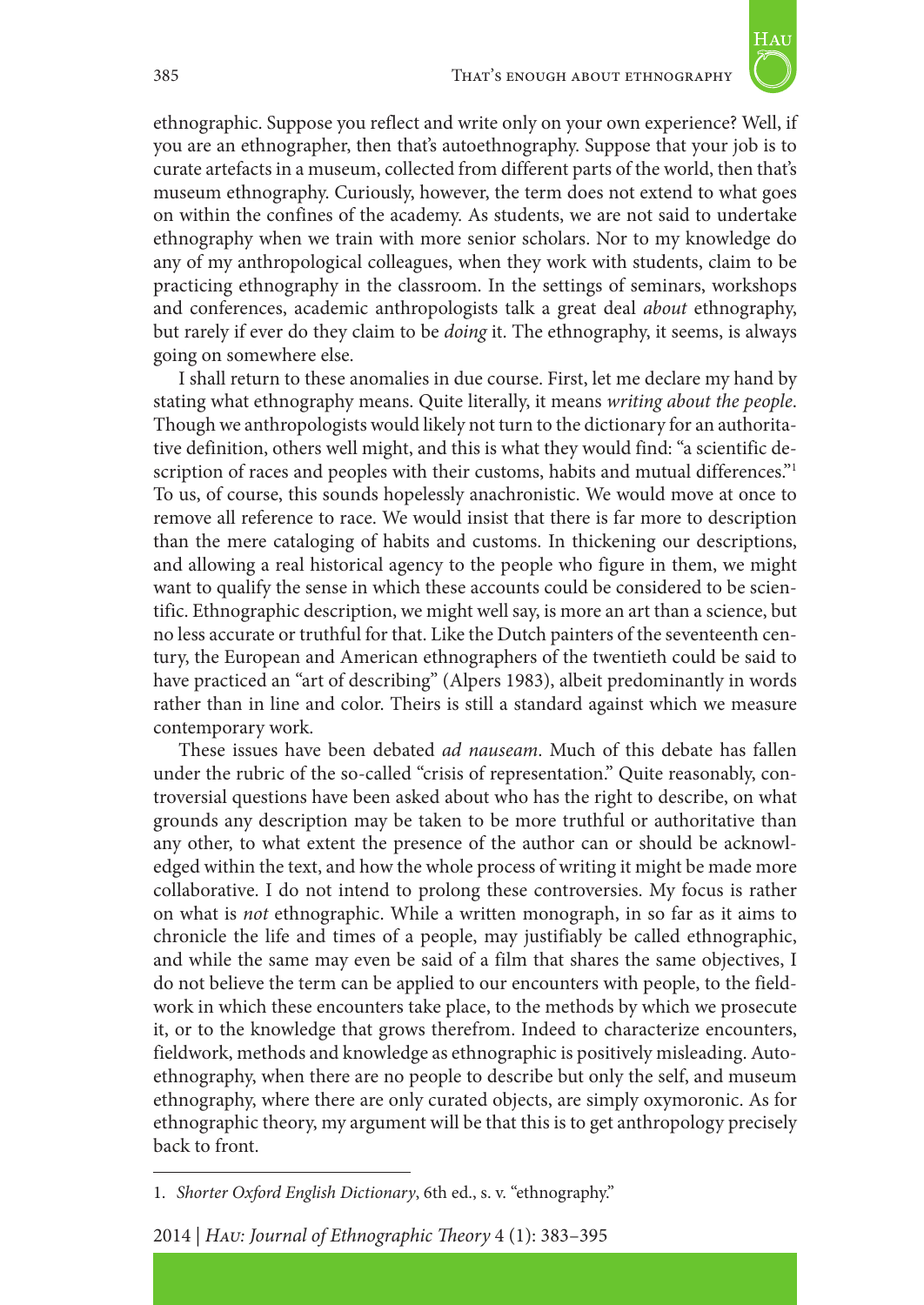

## **Encountering the world**

Let me begin with ethnographic encounters. Simply put: in the conduct of our research, we meet people. We talk with them, we ask them questions, we listen to their stories and we watch what they do. In so far as we are deemed competent and capable, we join in. There is nothing particularly special or unusual about this: it is, after all, what people do all the time when they encounter one another. What, then, could possibly distinguish an encounter that is ethnographic from one that is not? Here you are in what you imagine to be the field (of which more below). You tell people that you have come to learn from them. You are perhaps hoping that they will teach you some of their practical skills, or that they will explain what they think about things. You try very hard to remember what you have observed, or what people have told you, and lest you forget, you write it all down in fieldnotes as soon as the opportunity arises. Could it be the eagerness to learn, the strenuous memory-work, or perhaps the subsequent writing of notes, that lends an ethnographic inflection to your encounters with others?

The answer is no. For what we could call "ethnographicness" is not intrinsic to the encounters themselves; it is rather a judgment that is cast upon them through a retrospective conversion of the learning, remembering and note-taking which they call forth into pretexts for something else altogether. This ulterior purpose, concealed from the people whom you covertly register as informants, is documentary. It is this that turns your experience, your memory and your notes into material sometimes spun quasi-scientifically as "data"—upon which you subsequently hope to draw in the project of offering an account. The risks of double-crossing entailed in this ethnographizing of encounters, and the ethical dilemmas consequent upon them, are well known and much discussed. No one could accuse anthropologists of turning a blind eye to them. This is not where the fault lies. It lies rather in a temporal distortion that contrives to render the aftermath of our meetings with people as their anterior condition. Johannes Fabian (1983: 37), alluding to the same distortion, speaks of the "schizochronic tendencies of emerging anthropology." In effect, to cast encounters as ethnographic is to consign the incipient—the aboutto-happen in unfolding relationships—to the temporal past of the already over. It is as though, on meeting others face-to-face, one's back was already turned to them. This is to leave behind those who, in the moment of encounter, stand before. Twofaced indeed!

Over a period of time, encounters with people are compounded and folded into what we have come to know as fieldwork. Thus the objections I have raised to the ethnographizing of the former apply to the latter as well. Ethnographicness is no more intrinsic to fieldwork than it is to the encounters of which it is comprised. The conflation of ethnography with fieldwork is indeed one of the most commonplace in the discipline, and all the more insidious because it is so rarely questioned. That the field is never experienced as such when you are actually there and caught up in the currents of everyday life—that it only stands out when you have left it far behind and begin to write about it—is widely acknowledged. What we have been less ready to accept is that the same goes for the ethnographic. Perhaps then, if we are to be really consistent, we should drop both the ethnographic and the field from ethnographic fieldwork, and refer instead to our tried and tested way of working,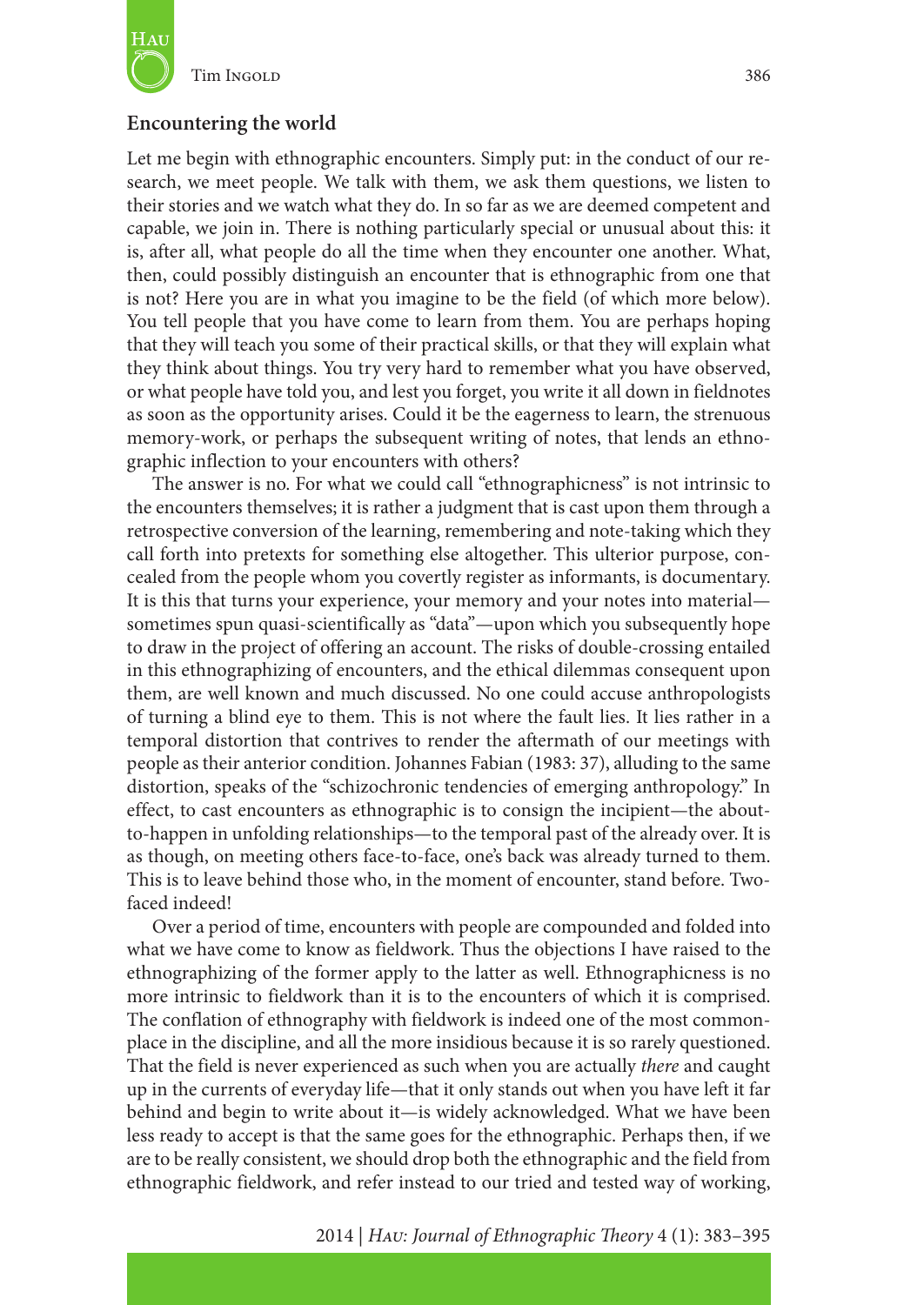

namely participant observation. Ethnography and participant observation, as Jenny Hockey and Martin Forsey (2012) have pointed out, are absolutely not the same.

## **Observing from the inside**

To observe means to watch what is going on around and about, and of course to listen and feel as well. To participate means to do so from within the current of activity in which you carry on a life alongside and together with the persons and things that capture your attention. As with the encounter, anthropological participant observation differs only in degree from what all people do all of the time, though children more than most. But children have all their lives to learn. For the adult anthropologist, arriving as a complete newcomer and with limited time at his or her disposal, the hurdles are considerably greater. Now as a way of working—or better perhaps, as a condensed expression of the way we all work—participant observation is a procedure that I wholeheartedly endorse. But, I am not so sure that we have the full measure of why it is so important and so essential to what we do. In this regard, I want to make two points about it. The first is about ontological commitment; the second—to which I move in the next section—is about education.

It is sometimes supposed that participation and observation are in contradiction. How can one simultaneously watch what is going on and join in? Is this not tantamount to asking us to swim in the river and stand on the bank at the same time? "One can observe and participate," writes Michael Jackson (1989: 51), "successively but not simultaneously." Observation and participation, he goes on, yield different kinds of data, respectively objective and subjective. So how can the engagement of participation possibly be combined with the detachment of observation? These questions, however, are founded upon a certain understanding of immanence and transcendence, deeply rooted in the protocols of normal science, according to which human existence is constitutionally split between being in the world and knowing *about* it. The alleged contradiction between participation and observation is no more than a corollary of this split. As human beings, it seems, we can aspire to truth about the world only by way of an emancipation that takes us from it and leaves us strangers to ourselves (Ingold 2013: 5).

Anthropology, surely, cannot passively acquiesce to this excision of knowing from being. More than any other discipline in the human sciences, it has the means and the determination to show how knowledge grows from the crucible of lives lived with others. This knowledge, as we are well aware, consists not in propositions about the world but in the skills of perception and capacities of judgment that develop in the course of direct, practical, and sensuous engagements with our surroundings. This is to refute, once and for all, the commonplace fallacy that observation is a practice exclusively dedicated to the objectification of the beings and things that command our attention and their removal from the sphere of our sentient involvement with consociates. Recall Jackson (1989: 51): observation, he says, yields "objective data." Nothing could be further from the truth. For to observe is not to objectify; it is to attend to persons and things, to learn from them, and to follow in precept and practice. Indeed there can be no observation without participation—that is, without an intimate coupling, in perception and action, of observer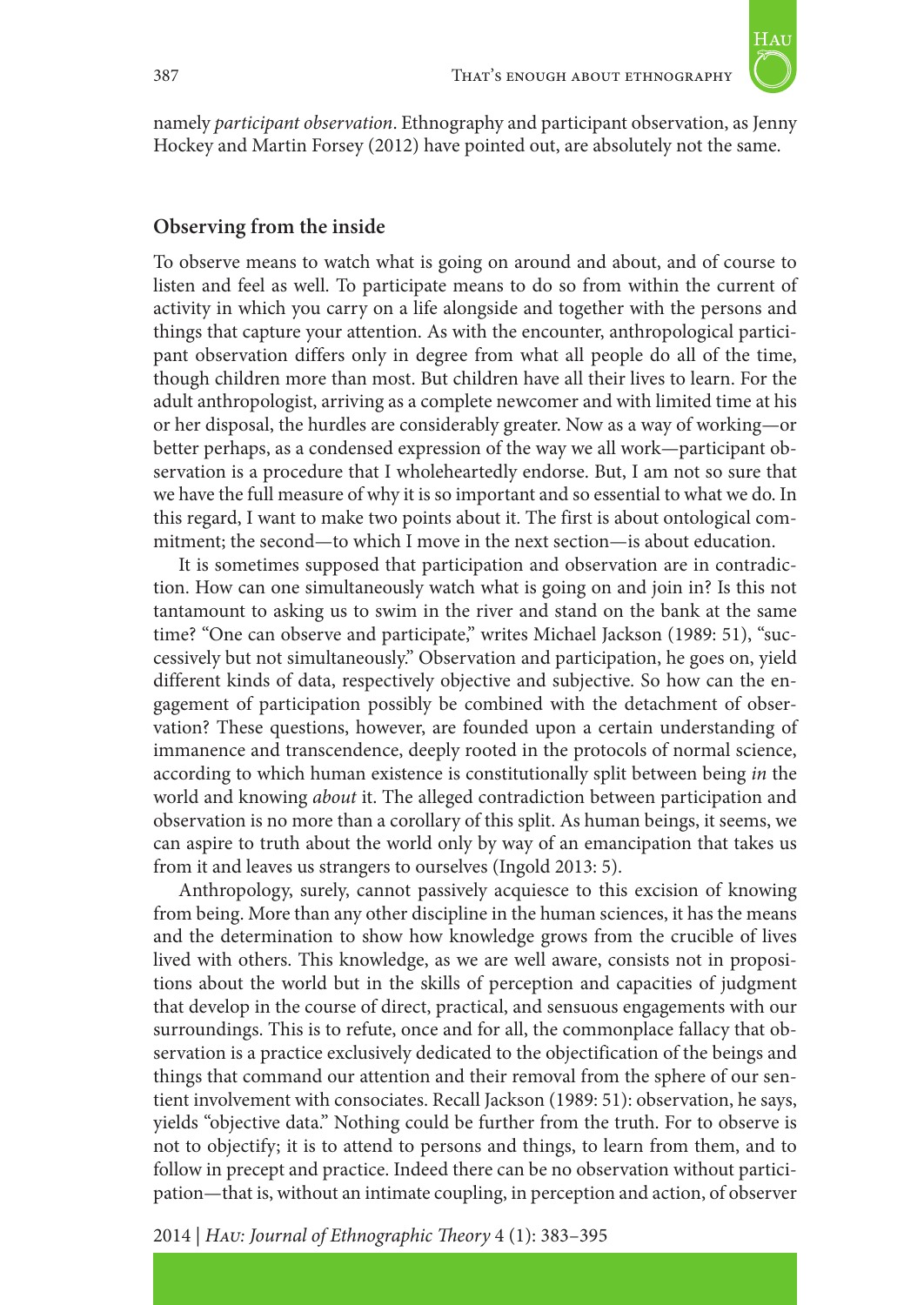

and observed (Ingold 2000: 108). Thus, participant observation is absolutely not an undercover technique for gathering intelligence on people, on the pretext of learning from them. It is rather a fulfilment, in both letter and deed, of what we owe to the world for our development and formation. That is what I mean by ontological commitment.

# **An education by attention**

But to practice participant observation is also to undergo an education. Indeed I believe there are good grounds for substituting the word "education" for "ethnography" as the most fundamental purpose of anthropology. I do not mean to give a boost to that minor and unjustly neglected subfield known as the anthropology of education. I want to insist, rather, on anthropology as a practice of education. That is to say, it is a practice dedicated to what Kenelm Burridge (1975: 10) has called metanoia: "an ongoing series of transformations each one of which alters the predicates of being." Though Burridge argues that metanoia is the goal of ethnography, to my mind it much more appropriately describes the goal of education. Jackson (2013: 28), who fully concurs with Burridge in the way he thinks about his own research, much of it carried out among Kuranko people in Sierra Leone, acknowledges that "Sierra Leone transformed me, shaping the person I now am and the anthropology I do." Exactly so: but that is why the anthropology he does is a practice of education and not of ethnography. "I have never thought of my research among the Kuranko as elucidating a unique lifeworld or foreign worldview," he admits. "Rather, this was the laboratory in which I happened to explore the human condition" (ibid.).

With his Kuranko mentors, Jackson studies the conditions and possibilities of being human. That, precisely, is to do anthropology. But by the same token, since he is not setting out to elucidate the Kuranko lifeworld, it is not ethnography. And yet, despite this, Jackson continues to portray himself as an ethnographer! Elsewhere, however, he comes close to defining his anthropological project in educational terms: it is, he says, about "opening up new possibilities for thinking about experience" (ibid.: 88)—a process which, following the philosopher Richard Rorty, he calls edification. For Rorty, to edify is to keep the conversation going and, by the same token, to resist all claims to final, objective truth. It is to open a space, he writes, "for the sense of wonder which poets can sometimes cause—wonder that there is something new under the sun, something which is *not* an accurate representation of what was already there, something which (at least for the moment) cannot be explained and can barely be described" (Rorty 1980: 370).

Does this sense of wonder, which Rorty attributes to the poet, not also lie at the root of anthropological sensibility? Like poetry, anthropology is a quest for education in the original sense of the term, far removed from the sense it has subsequently acquired through its assimilation to the institution of the school. Derived from the Latin educere (from ex, "out," plus ducere, "to lead"), education was a matter of leading novices out into the world rather than, as commonly understood today, of instilling knowledge in to their minds. Instead of placing us in a position or affording a perspective, education in this sense is about pulling us away from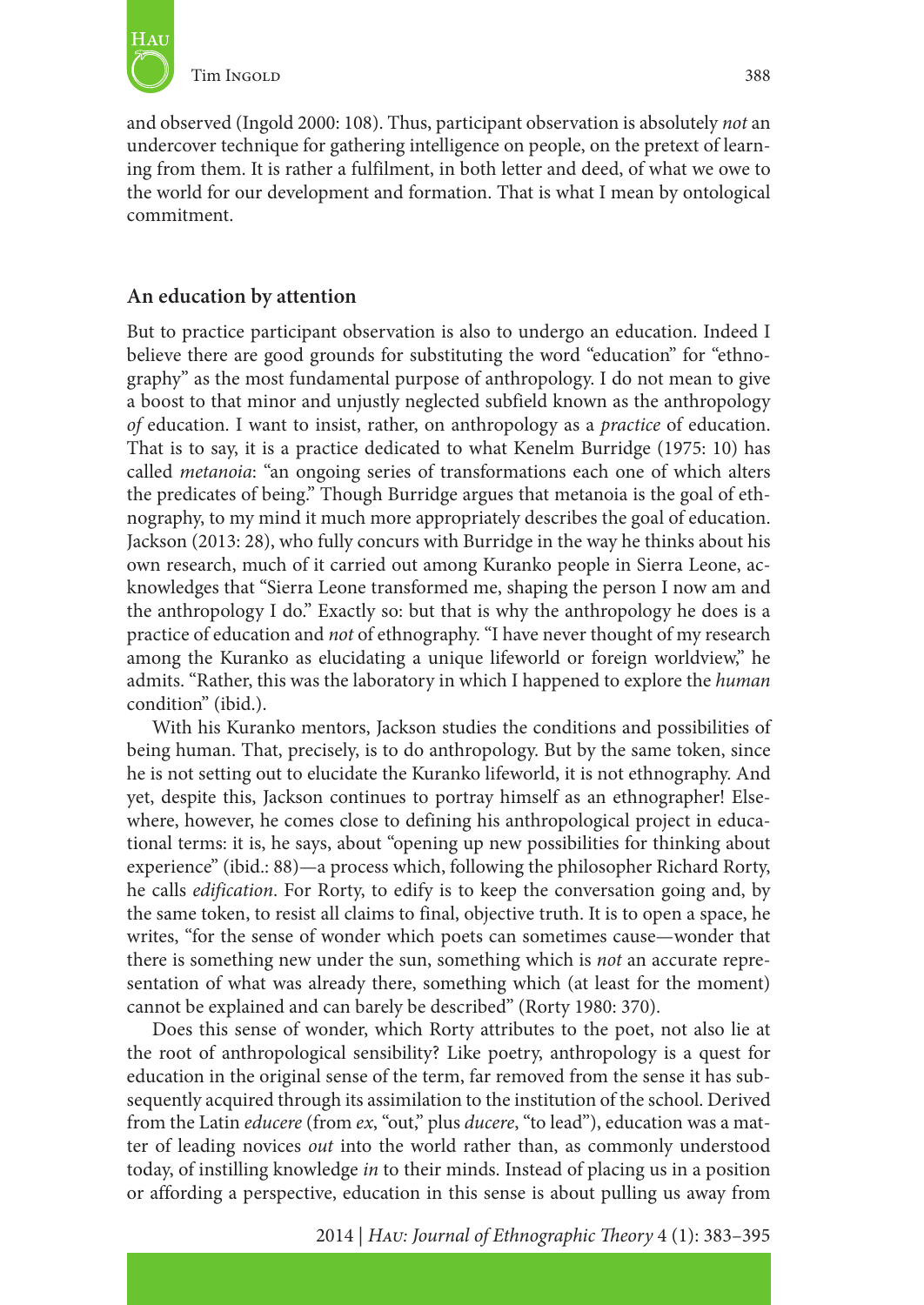

any standpoint—from any position or perspective we might adopt. In short, as the philosopher of education Jan Masschelein (2010a: 278) has observed, it is a practice of exposure.

Surely participant observation, if nothing else, is just such a practice. It is one that calls upon the novice anthropologist to attend: to attend to what others are doing or saying and to what is going on around and about; to follow along where others go and to do their bidding, whatever this might entail and wherever it might take you. This can be unnerving, and entail considerable existential risk. It is like pushing the boat out into an as yet unformed world—a world in which things are not ready made but always incipient, on the cusp of continual emergence. Commanded not by the given but by what is *on the way* to being given, one has to be prepared to wait (Masschelein 2010b: 46). Indeed, waiting upon things is precisely what it means to attend to them.

#### **On intersubjectivity and correspondence**

As every anthropologist knows, there is a great deal of waiting in participant observation. Launched in the current of real time, participant observation couples the forward movement of one's own perception and action with the movements of others, much as melodic lines are coupled in musical counterpoint. For this coupling of movements that, as they proceed, continually answer to one another, I have adopted the term *correspondence* (Ingold 2013: 105-8). By this I do not mean the endeavor to come up with some exact match or simulacrum for what we find in the happenings going on around us. It has nothing to do with representation or description. It is rather about answering to these happenings with interventions, questions and responses of our own—or in other words, about living attentionally with others. Participant observation is a practice of correspondence in this sense. Yet cast within the schizochronic frame of ethnography, correspondence reappears in the quite different guise of "intersubjectivity." And intersubjectivity, following Edmund Husserl, is about living with others not attentionally but intentionally (Duranti 2010; Jackson 2013: 5).

Of ethnographic intersubjectivity, we are bound to ask: is it given, as an existential condition, or is it achieved, as a communicative result? The question is unanswerable, since it is wrapped up in the very move by which the ethnographizing of encounters converts end results into initial conditions. With correspondence, however, the question does not arise. Correspondence is neither given nor achieved but always in the making. For one thing, it is not a relation between one subject (such as the anthropologist in person) and others, as the prefix inter- indicates, but one that carries on or unfolds along concurrent paths. And for another, in carrying on, persons and things are not already thrown, as the suffix –ject implies, but are in the throwing. They are not subjects at all, nor objects, nor are they hybrid subjectobjects. They are verbs. This is as true of humans as of beings of any other kind. Indeed, humans are not really beings at all but "becomings" (Ingold and Palsson 2013). Wherever you find them, humans are humaning. That is to say, they are corresponding—as letter writers do, scribing their thoughts and feelings and waiting for answers—living lives that weave around one another along ever-extending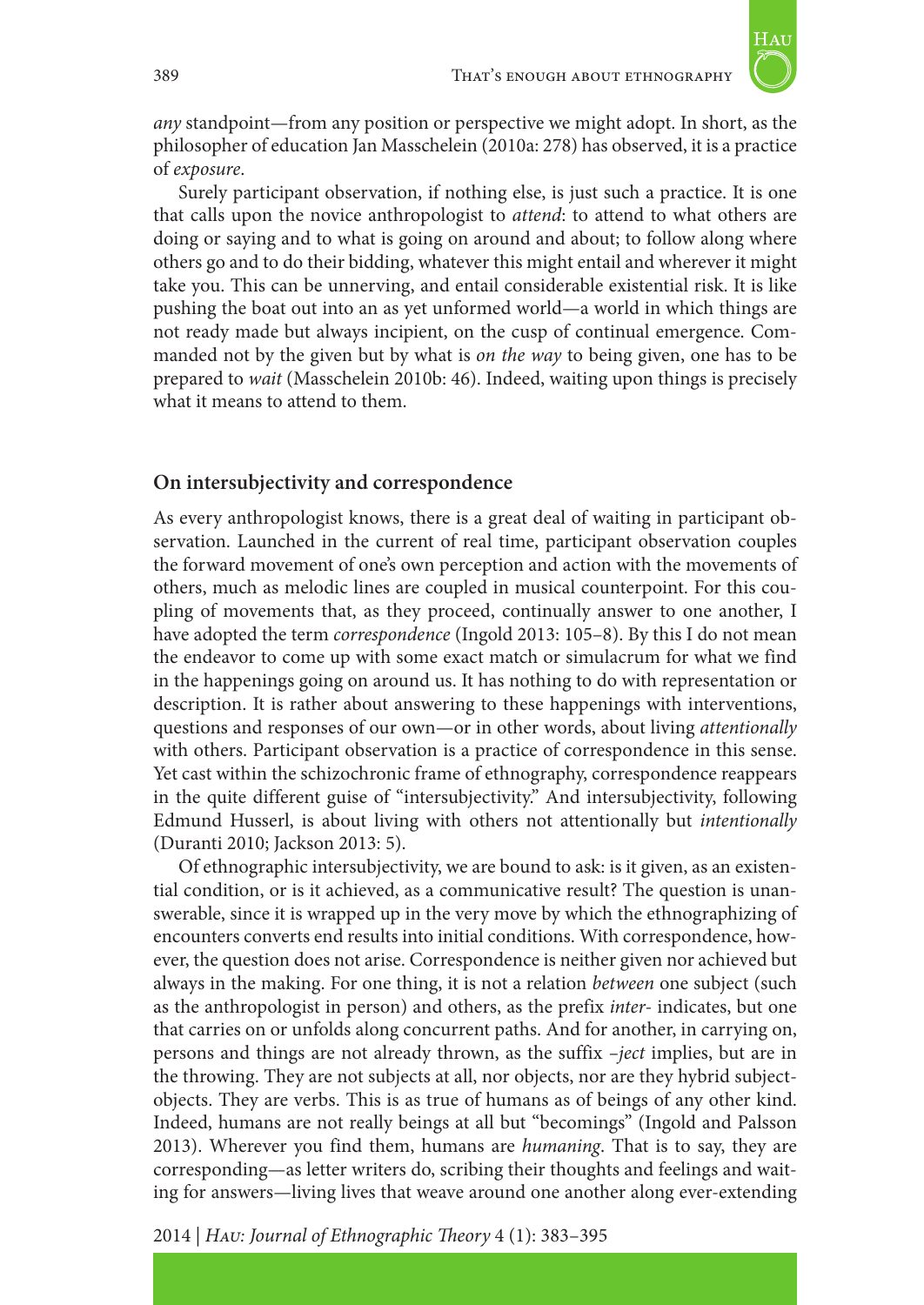

ways. The "loose ends" that Johannes Fabian (in the themed section of this issue of

Hau) finds in intersubjectivity are precisely the threads which are twined together in correspondence, and that allow life to keep going. In an interconnected world, where everyone and everything is already joined up and all lines lead from A to B, no life would be possible at all.

To practice participant observation, then, is to join in correspondence with those with whom we learn or among whom we study, in a movement that goes forward rather than back in time. Herein lies the educational purpose, dynamic, and potential of anthropology. As such, it is the very opposite of ethnography, the descriptive or documentary aims of which impose their own finalities on these trajectories of learning, converting them into data-gathering exercises destined to yield "results," usually in the form of research papers or monographs. And this brings us to the question of methods. It is, of course, as common for the word ethnographic to be placed before method as before fieldwork. What is usually implied is some form of participant observation. I have already shown that the a posteriori ethnographizing of participant observation undermines both the ontological commitment that it enshrines and its educational purpose. Questions remain, however, around the notion of method. Granted that participant observation and ethnography are entirely different, that one is a practice of correspondence and the other a practice of description, can either be regarded as a method at all?

## **A way of working**

That depends, of course, on what we mean by method. We could perhaps characterize participant observation as a way of working. This was probably what C. Wright Mills (1959: 216) had in mind, in a celebrated essay on intellectual craftsmanship, when he insisted that there can be no distinction between the theory of a discipline and its method—that both were indissoluble aspects of the practice of a craft. If anthropology's method, in this sense, is that of the practitioner working with people and materials, then its discipline lies in the observational engagement and perceptual attunement that allow the practitioner to follow what is going on, and in turn to respond to it. But this is far from what is conventionally meant by method in the protocols of normal science, where to implement a method is to follow through a sequence of prespecified and regulated steps towards the realization of a determinate goal. For the steps of participant observation, like those of life itself, are contingent on the circumstances, and advance towards no end. They rather tread ways of carrying on and of being carried, of living life with others—humans and non-humans all—that is cognizant of the past, attuned to the conditions of the present and speculatively open to the possibilities of the future.

What then of ethnography, sensu stricto? Is it a method? As a craft of writing about the people, ethnography doubtless has its methods, much as Mills intimated. But that it is a method, applied in the service of some greater end, is questionable. I would argue strongly that it is not. Ethnography, surely, has value in its own right, not as a means to something else. We do not have to look beyond it for justification. What greater good is there, to which ethnography allegedly owes its existence? The traditionalist might answer that it is comparative anthropology. There was a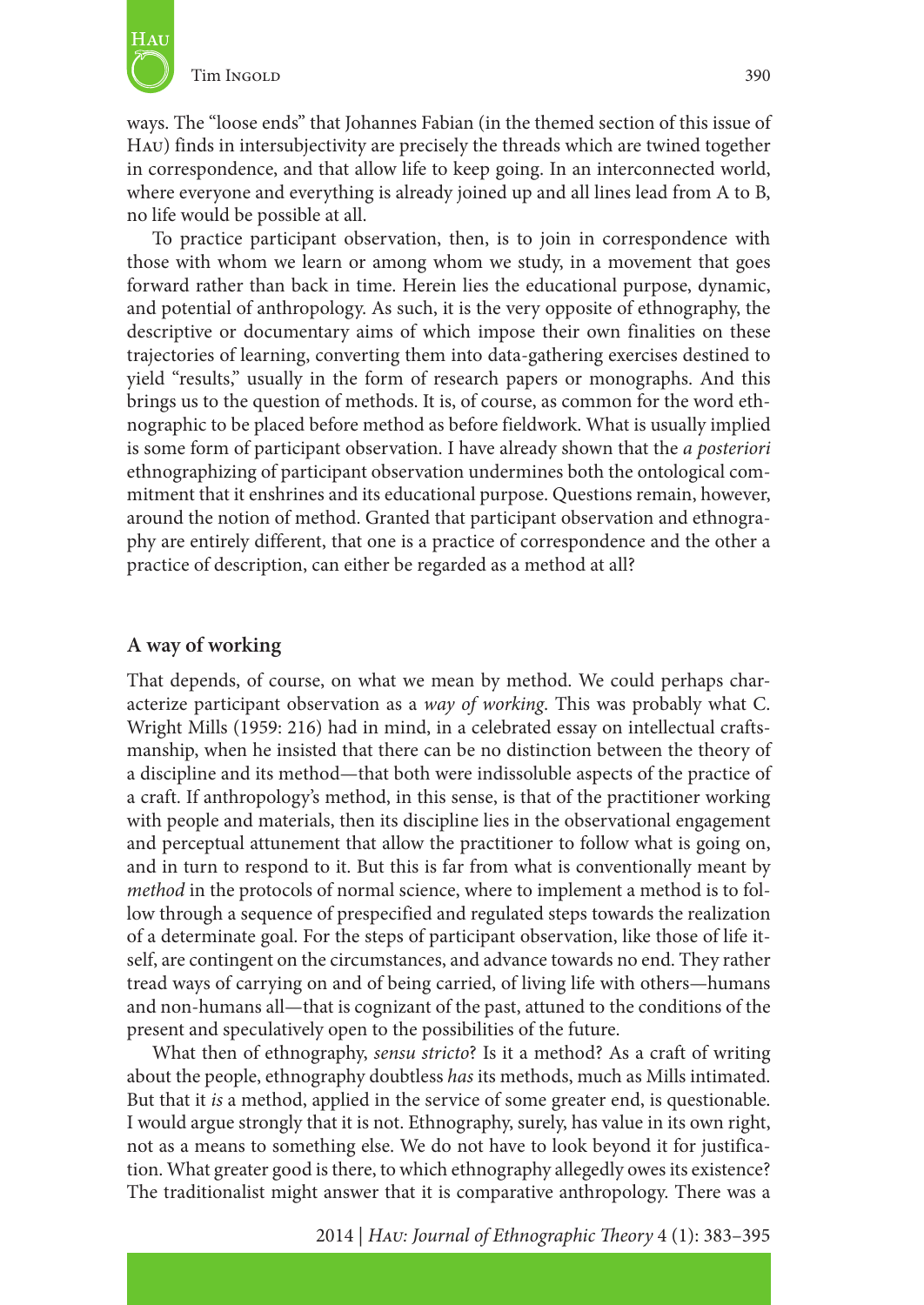

time when we were told to treat ethnographic studies as compendia of empirical data, on the diverse societies and cultures of the world, which could then be used to test our theoretical generalizations (Sperber 1985: 10–11). Still today we persist in assembling studies culled from here and there between the covers of edited volumes, in the hopes that insights of a general sort might fall out. Not only, however, is ethnographic writing grossly devalued by its reduction to "data," but also the idea that universals are anything more than abstractions of our own has long been shown to be fallacious. Anthropology and ethnography are indeed distinct, as I have indicated, but this distinction cannot be aligned to one between the general and the particular, or between comparative-theoretical work in the study and empirical data collection in the field. Ethnography is not a prelude to anthropology, as fieldwork to writing up. If anything, it is the other way around. The ethnographer writes up; the anthropologist—a correspondent observer at large—does his or her thinking in the world (Ingold 2011: 241–3).

## **A conversation of human life**

The fruits of this thinking are what we tend to call "knowledge." Sometimes we speak of anthropological knowledge, sometimes of ethnographic knowledge. An enormous amount of ink has been spilled on the question of what this knowledge amounts to. There is widespread agreement, nowadays, that knowledge is not built from facts that are simply there, waiting to be discovered and organized in terms of concepts and categories, but that it rather grows and is grown in the forge of our relations with others. I will not rehearse the arguments in support of this view, but will take them as read. Knowledge, as Bob White and Kiven Strohm explain in their preface to the themed section in this issue of Hau, is co-produced. This is the point, however, at which to return to my earlier observation that in the eyes of most colleagues who would call themselves, interchangeably, anthropologists and ethnographers, the practice of knowledge generation or co-production that they would call "ethnographic" appears to stop at the walls of the academy, and not to penetrate within. Inside the walls, they talk endlessly *about* ethnography, to each other and to their students, and of course they write it up, but they do not do it. Thus knowledge co-produced with informants is ethnographic, knowledge co-produced with students is not.

Now I am not suggesting that we should become ethnographers of our students or of our academic colleagues. We are there to work with them, not to make studies of them. However, I would challenge those who insist on using the word ethnographic to describe the knowledge that grows from their collaborative engagements (or correspondence) with the people among whom they work, to explain why they would not consider it equally appropriate to describe knowledge that grows from their correspondence with colleagues and students. Is it not because, despite all protestations to the contrary, they remain complicit in reproducing a pernicious distinction between those from whom and with whom we learn, respectively inside and outside the academy? Surely when we seek an education from great scholars, it is not in order that we can spend the rest of our lives describing or representing their ideas, worldviews, or philosophies. It is rather to hone our perceptual, moral,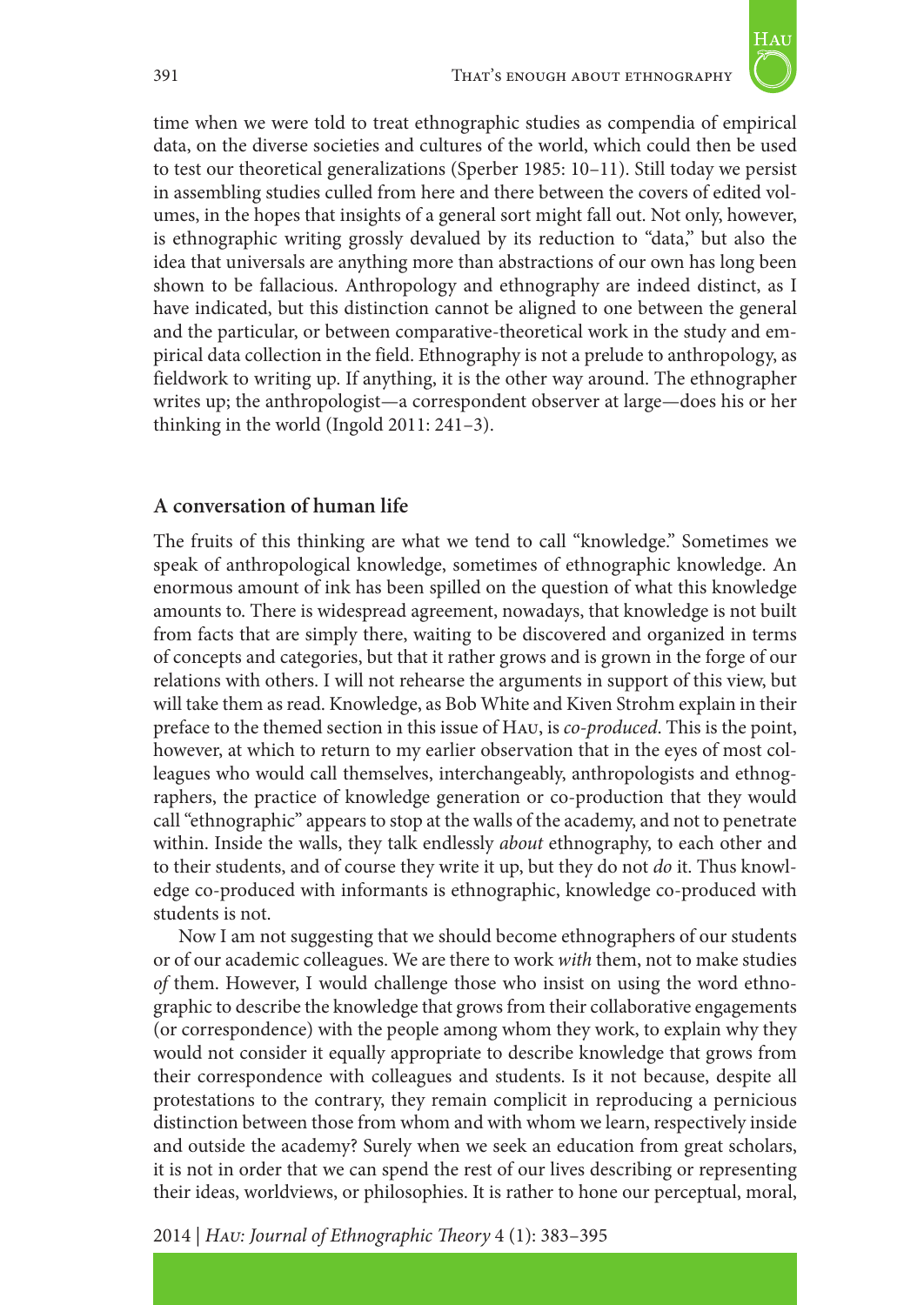

and intellectual faculties for the critical tasks that lie ahead. But if that is so, and if as I have argued—to practice anthropology is to undergo an education, as much within as beyond the academy, then the same must be true of correspondences with our "non-academic" interlocutors. Knowledge is knowledge, wherever it is grown, and just as our purpose in acquiring it within the academy is (or should be) educational rather than ethnographic, so it should be beyond the academy as well.

One example of the kind of distortion to which I allude comes from a recent editorial, in the journal *Anthropology Today*, by Catherine Besteman and Angelique Haugerud. Their call is for a public anthropology. Of course, as they acknowledge, there has never been a time when anthropology has not been public, "in the sense that our disciplinary forte is ethnography and we carefully probe the views of our research interlocutors" (Besteman and Haugerud 2013: 2). Now I would be the first to agree that the careful, even forensic probing of ideas is a primary desideratum of good scholarship. To do so in the name of ethnography, however, is precisely to neutralize the challenge that critical engagement with other ways of doing and knowing can present to public understanding. Why? Because in the ethnographizing of these ways, the priority shifts from engagement to reportage, from correspondence to description, from the co-imagining of possible futures to the characterization of what is already past. It is, as it were, to look through the wrong end of the telescope. Instead of calling on the vision afforded by our education to illuminate and enlarge upon the world, the ethnographer takes his or her sightings from the world in holding up the other's ways to scrutiny. Who would dare do such a thing to our mentors and peers within the academy? Beyond its walls, however, such treasonable activity is not just routine; we even flag it up as our disciplinary strong point!

## **Anthropology back to front**

That anthropology has lost its public voice, or that it is scarcely audible, is certainly a cause for concern. Peddlers of other wares, often with ill-conceived, populist or fundamentalist agendas, are only too keen to fill the vacuum. Some are even prepared to fake anthropological credentials in their eagerness to feed popular prejudice. It is a symptom of anthropology's retreat that it has signally failed to keep such miscreants in check. In their manifesto for the renewal of ethnographic theory, Giovanni da Col and David Graeber (2011: ix) go so far as to lament that anthropology, in its current predicament, is "committing a kind of intellectual suicide." But is this, as they claim, for want of original insights? Is it the turn to philosophy—specifically of continental European provenance—and away from ethnography that has set the discipline on the path of self-destruction?

I think not. For one thing, I do not share da Col and Graeber's pessimistic assessment of recent anthropology. There has been no shortage of original insights. Compared with most other disciplines, anthropology constantly astonishes with its originality. But if there is one thing that prevents anthropological insights from having the wider, transformative effects that we might hope for them, it is the constant resort to ethnography. "Ethnographically oriented particularism," as Stuart McLean (2013: 66–7) has noted, "has become not only the default setting for much current anthropological research and writing, . . . but also the basis for many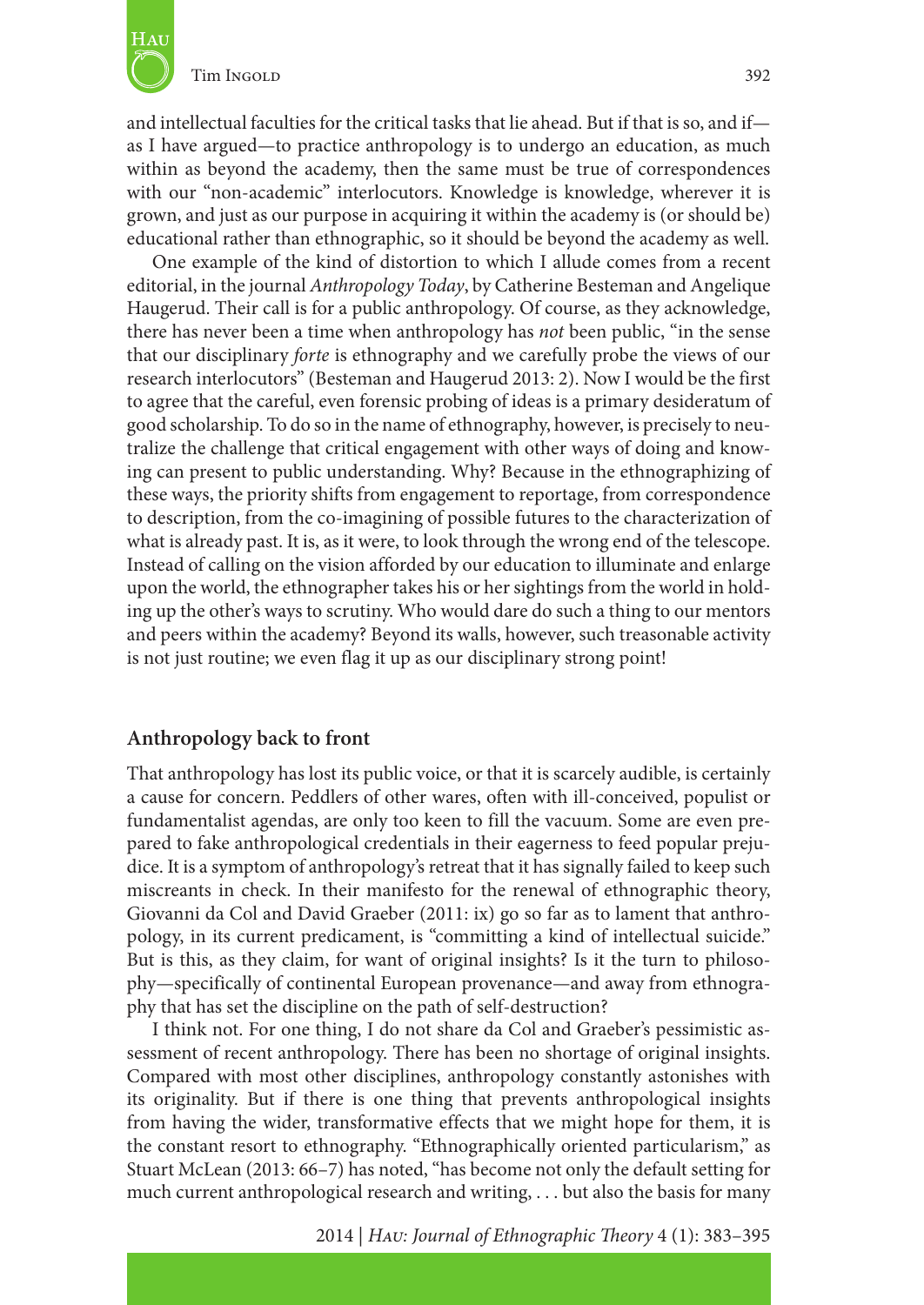

arguments concerning the discipline's continued relevance to the understanding of contemporary social processes." McLean is skeptical of this "almost ubiquitously shared vision of anthropology," and so am I. For far from increasing its social relevance, it seems to me that the appeal to ethnography holds anthropology hostage to the popular stereotype of the ethnographer, which is not without foundation, as one who is bound to the retrospective chronicling of lives that are always on the brink of disappearing.

So what is this strange hybrid of pragmatism and philosophizing that goes by the name of ethnographic theory? In some ways it goes back to where I began my anthropology, as "philosophy with the people in": an enterprise energized by the tension between speculative inquiry into what life could be like and a knowledge, rooted in practical experience, of what life is like for people of particular times and places (Ingold 1992: 696). I have already shown, however, that in its ethnographization, this experience is schizochronically put behind us, even as it is lived. As for theory, it becomes a domain in which ethnographers, having turned away from their respective field sites, trade in the "insights" they have brought back. Like connoisseurs of exotic art, they aspire to put their treasures on display, and to extract value from their comparison or juxtaposition. In the museum of ethnographic theory, such concept-objects as totem, mana and šaman, originating from three continents of the world, rub shoulders on the shelf, awaiting the attentions of the virtuoso scholar, who will magic them into some kind of "disjunctive homonimity" (da Col and Graeber 2011: viii).

Indeed ethnography and theory resemble nothing so much as the two arcs of a hyperbola, which cast their beams in opposite directions, lighting up the surfaces, respectively, of mind and world. They are back to back, and darkness reigns between them. But what if each arc were to reverse its orientation, so as to embrace the other in an encompassing, brightly illuminated ellipse? We would then have neither ethnography nor theory, nor even a compound of both. What we would have is an undivided, interstitial field of anthropology. If ethnographic theory is the hyperbola, anthropology is the ellipse. For ethnography, when it turns, is no longer ethnography but the educational correspondences of real life. And theory, when it turns, is no longer theory, but an imagination nourished by its observational engagements with the world. The rupture between reality and imagination—the one annexed to fact, the other to theory—has been the source of much havoc in the history of consciousness. It needs to be repaired. It is surely the task of anthropology, before all else, to repair it. In calling a halt to the proliferation of ethnography, I am not asking for more theory. My plea is for a return to anthropology.

#### **References**

Alpers, Svetlana. 1983. The art of describing: Dutch art in the seventeenth century. London: Penguin.

Besteman, Catherine, and Angelique Haugerud. 2013. "The desire for relevance." Anthropology Today 29 (6): 1–2.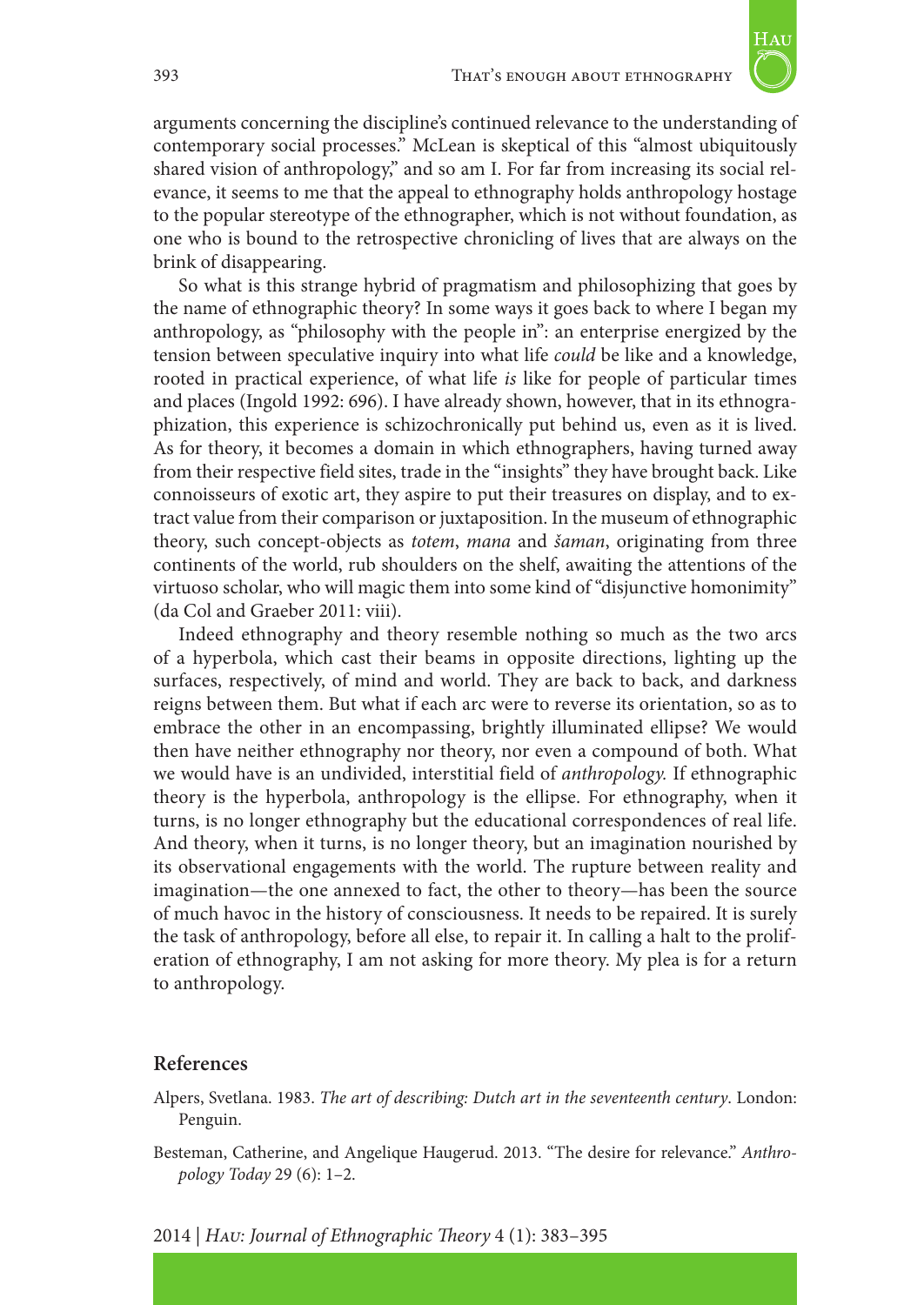- Burridge, Kenelm. 1975. "Other people's religions are absurd." In Explorations in the anthropology of religion: Essays in honour of Jan Van Baal, edited by Walter E. A. van Beek and J. H. Scherer, 8–24. The Hague: Martinus Nijhoff.
- da Col, Giovanni, and David Graeber. 2011. "Foreword: The return of ethnographic theory." Hau: Journal of Ethnographic Theory 1 (1): vi–xxv.
- Duranti, Alessandro. 2010. "Husserl, intersubjectivity and anthropology." Anthropological Theory 10 (1): 1–20.
- Fabian, Johannes. 1983. Time and the other: How anthropology makes its object. New York: Columbia University Press.
- Hockey, Jenny, and Martin Forsey. 2012. "Ethnography is not participant observation: Reflections on the interview as participatory qualitative research." In The interview: An ethnographic approach, edited by Jonathan Skinner, 69–87. New York: Berg.

Ingold, Tim. 1992. "Editorial." Man, New Series 27 (4): 693–96.

———. 2000. The perception of the environment: Essays on livelihood, dwelling, and skill. London: Routledge.

———. 2011. Being alive: Essays on movement, knowledge, and description. Abingdon: Routledge.

———. 2013. Making: Anthropology, archaeology, art and, architecture. Abingdon: Routledge.

Ingold, Tim and Gisli Palsson, eds. 2013. Biosocial becomings: Integrating social and biological anthropology. Cambridge: Cambridge University Press.

Jackson, Michael. 1989. Paths toward a clearing: Radical empiricism and ethnographic inquiry. Bloomington, IN: Indiana University Press.

———. 2013. Essays in existential anthropology. Chicago, IL: University of Chicago Press.

- Masschelein, Jan. 2010a. "The idea of critical e-ducational research—e-ducating the gaze and inviting to go walking." In The possibility/impossibility of a new critical language of education, edited by Ilan Gur-Ze'ev, 275–91. Rotterdam: Sense Publishers.
- ———. 2010b. "E-ducating the gaze: the idea of a poor pedagogy." Ethics and Education 5 (1): 43–53.
- McLean, Stuart. 2013. "All the difference in the world: Liminality, montage, and the reinvention of comparative anthropology." In Transcultural montage, edited by Christian Suhr and Rane Willerslev, 58–75. New York: Berghahn.
- Mills, C. Wright. 1959. The sociological imagination. New York: Oxford University Press.
- Rorty, Richard. 1980. Philosophy and the mirror of nature. Princeton, NJ: Princeton University Press.
- Sperber, Dan. 1985. On anthropological knowledge: Three essays. Cambridge: Cambridge University Press; Paris: Maison des Sciences de l'Homme.